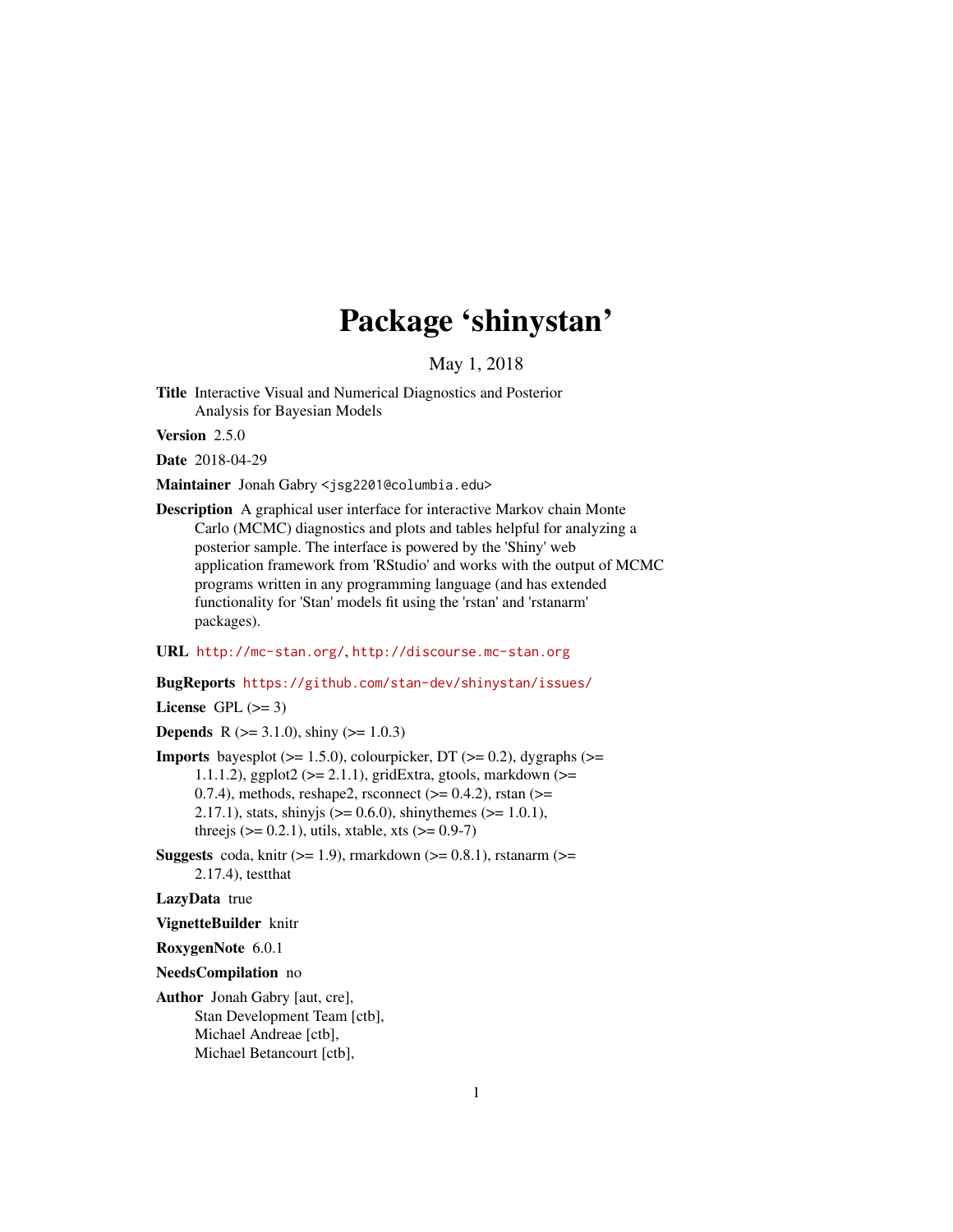<span id="page-1-0"></span>Bob Carpenter [ctb], Yuanjun Gao [ctb], Andrew Gelman [ctb], Ben Goodrich [ctb], Daniel Lee [ctb], Dongying Song [ctb], Rob Trangucci [ctb]

# Repository CRAN

Date/Publication 2018-05-01 03:31:02 UTC

# R topics documented:

| Index | 10 |
|-------|----|
|       |    |
|       |    |
|       |    |
|       |    |
|       |    |
|       |    |
|       |    |
|       |    |
|       |    |
|       |    |
|       |    |

shinystan-package shinystan *R package ('ShinyStan' graphical user interface)* 

#### **Description**

Applied Bayesian data analysis is primarily implemented through the Markov chain Monte Carlo (MCMC) algorithms offered by various software packages. When analyzing a posterior sample obtained by one of these algorithms the first step is to check for signs that the chains have converged to the target distribution and and also for signs that the algorithm might require tuning or might be ill-suited for the given model. There may also be theoretical problems or practical inefficiencies with the specification of the model. The ShinyStan app provides interactive plots and tables helpful for analyzing a posterior sample, with particular attention to identifying potential problems with the performance of the MCMC algorithm or the specification of the model. ShinyStan is powered by the Shiny web application framework by RStudio (<http://shiny.rstudio.com/>) and works with the output of MCMC programs written in any programming language (and has extended functionality for models fit using the rstan package and the No-U-Turn sampler).

#### ShinyStan has extended functionality for Stan models

Stan (<http://mc-stan.org>) models can be run in R using the [rstan](#page-0-0) package. Other packages like [rstanarm](#page-0-0) and [brms](#page-0-0) provide higher-level interfaces to Stan that use rstan internally.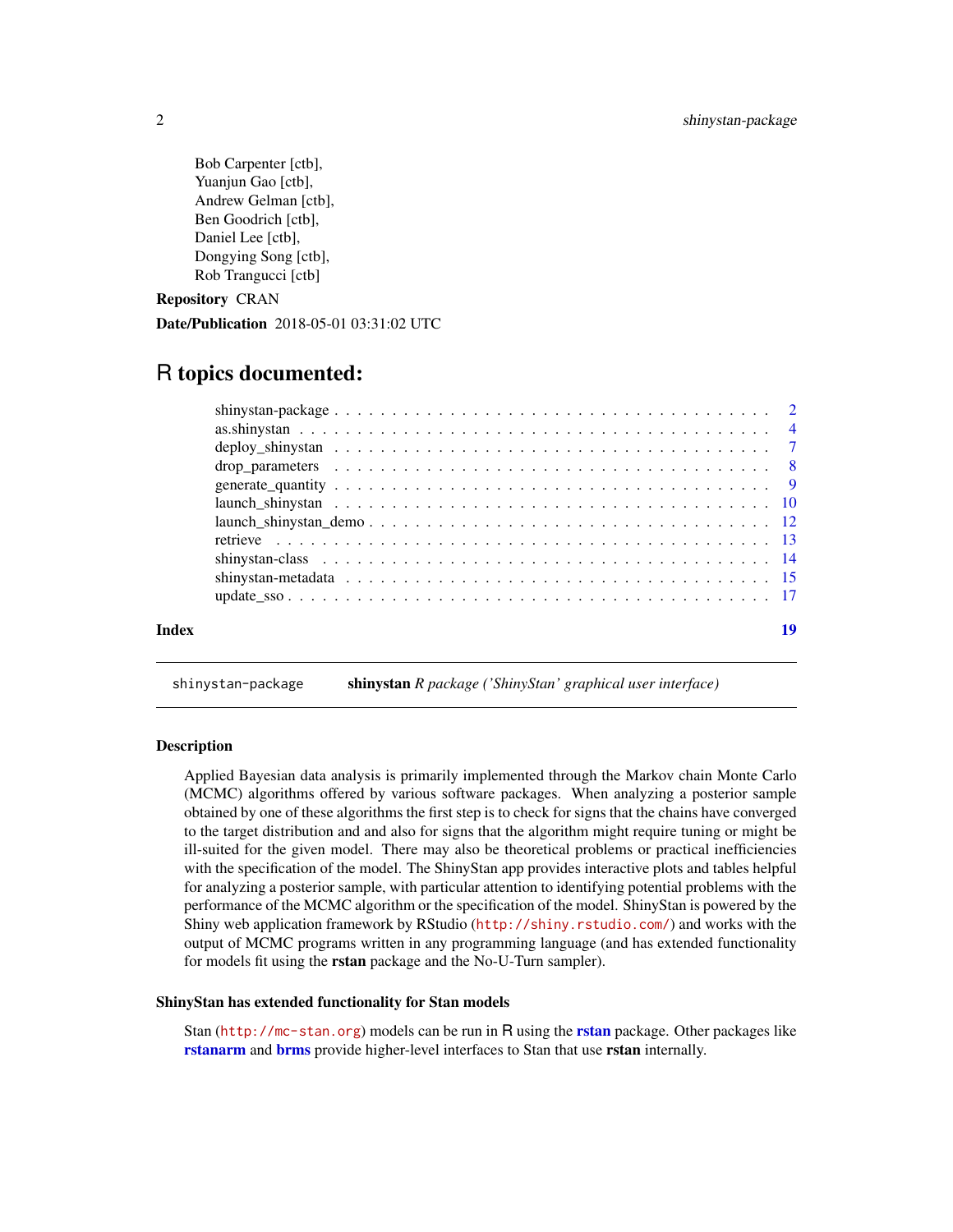# <span id="page-2-0"></span>shinystan-package 3

#### Saving and sharing

The shinystan package allows you to store the basic components of an entire project (code, posterior samples, graphs, tables, notes) in a single object, a [shinystan object](#page-3-1) (sso, for short). Users can save many of the plots as ggplot2 objects for further customization and easy integration in reports or post-processing for publication.

The [deploy\\_shinystan](#page-6-1) function lets you easily deploy your own ShinyStan apps online for any of your models using the shinyapps.io service from 'RStudio'. Each of your apps (each of your models) will have a unique url and will be compatible with most web browsers.

#### License

The shinystan package is open source licensed under the GNU Public License, version 3 (GPLv3).

#### Demo

Check out the demo using [launch\\_shinystan\\_demo](#page-11-1) or try it with one of your own models using [launch\\_shinystan](#page-9-1).

#### Resources

- Web page with online documentation (<http://mc-stan.org/shinystan>)
- Stan Forums on Discourse (<http://discourse.mc-stan.org>)
- GitHub issue tracker (<https://github.com/stan-dev/shinystan/issues>)

#### References

Muth, C., Oravecz, Z., and Gabry, J. (2018) User-friendly Bayesian regression modeling: A tutorial with rstanarm and shinystan. *The Quantitative Methods for Psychology*. 14(2), 99–119. [https:](https://www.tqmp.org/RegularArticles/vol14-2/p099/p099.pdf) [//www.tqmp.org/RegularArticles/vol14-2/p099/p099.pdf](https://www.tqmp.org/RegularArticles/vol14-2/p099/p099.pdf)

Gabry, J., Simpson, D., Vehtari, A., Betancourt, M., and Gelman, A. (2018). Visualization in Bayesian workflow. *Journal of the Royal Statistical Society Series A*, accepted for publication. arXiv preprint: <http://arxiv.org/abs/1709.01449>.

#### See Also

[as.shinystan](#page-3-1) for creating shinystan objects.

[launch\\_shinystan\\_demo](#page-11-1) to try a demo.

[launch\\_shinystan](#page-9-1) to launch the 'ShinyStan' interface using a particular shinystan object.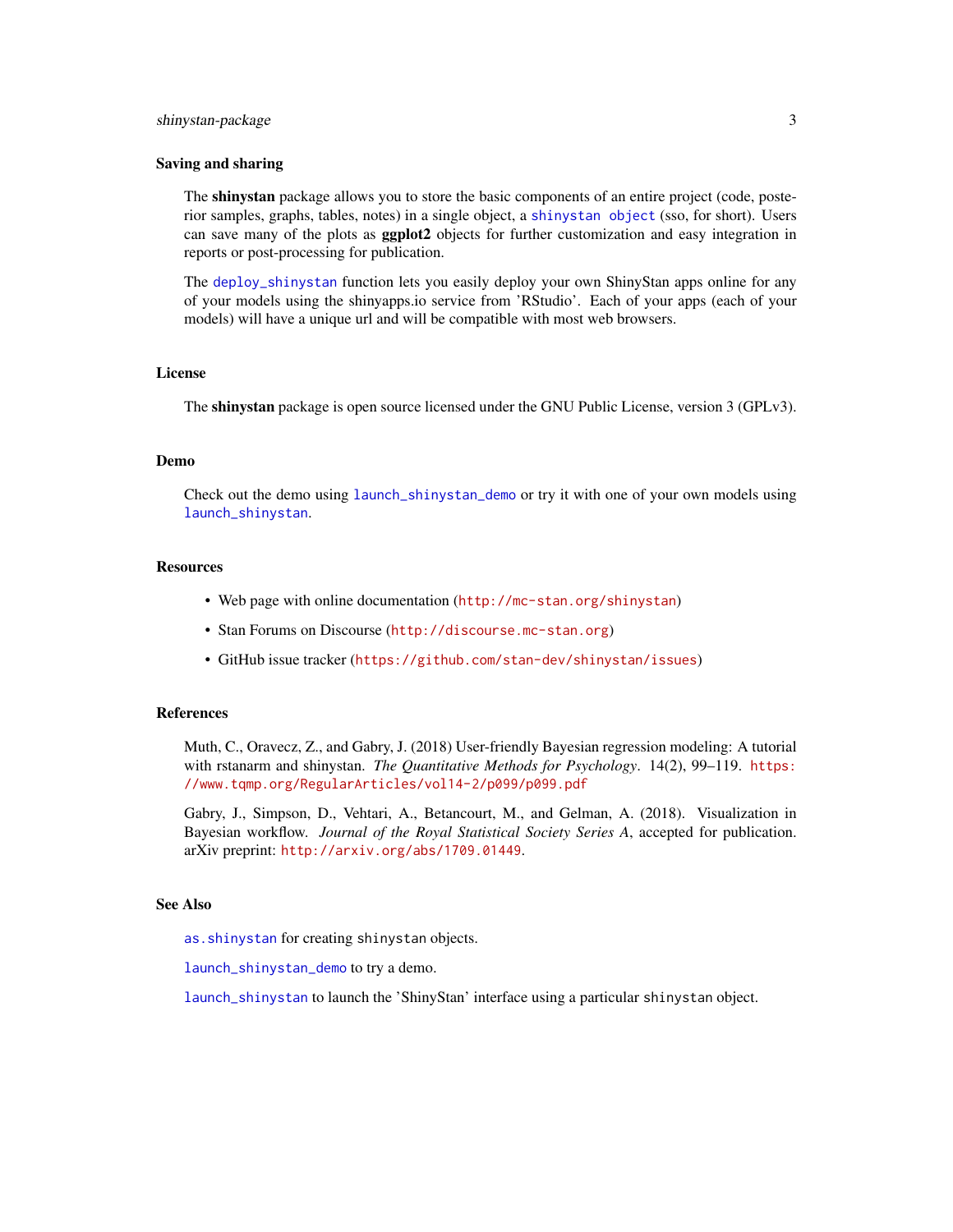<span id="page-3-1"></span><span id="page-3-0"></span>

#### **Description**

The as.shinystan function creates shinystan objects that can be used with [launch\\_shinystan](#page-9-1) and various other functions in the **shinystan** package. as shinystan is a generic for which the shinystan package provides several methods. Currently methods are provided for creating shinystan objects from arrays, lists of matrices, stanfit objects (rstan), stanreg objects (rstanarm), and mcmc. list objects (coda).

is.shinystan tests if an object is a shinystan object.

# Usage

```
as.shinystan(X, ...)
is.shinystan(X)
## S4 method for signature 'array'
as.shinystan(X, model_name = "unnamed model", warmup = 0,
 burnin = 0, param_dims = list(), model_code = NULL, note = NULL,
  sampler_params = NULL, algorithm = NULL, max_treedepth = NULL, ...)
## S4 method for signature 'list'
as.shinystan(X, model_name = "unnamed model", warmup = 0,
 burnin = 0, param_dims = list(), model_code = NULL, note = NULL,
  sampler_params = NULL, algorithm = NULL, max_treedepth = NULL, ...)
## S4 method for signature 'mcmc.list'
as.shinystan(X, model_name = "unnamed model",warmup = 0, burnin = 0, param_dims = list(), model_code = NULL,
 note = NULL, ...)## S4 method for signature 'stanfit'
as.shinystan(X, pars, model_name = X@model_name,
 note = NULL, ...)## S4 method for signature 'stanreg'
as.shinystan(X, ppd = TRUE, seed = 1234,
 model_name = NULL, note = NULL, ...)
```
#### Arguments

| For as shinystan, an object to be converted to a shinystan object. See the                                                                           |
|------------------------------------------------------------------------------------------------------------------------------------------------------|
| Methods section below. For is shinystan, an object to check.                                                                                         |
| A second contract of the state $\mathbf{1}$ , $\mathbf{1}$ , $\mathbf{1}$ , $\mathbf{1}$ , $\mathbf{1}$ , $\mathbf{1}$ , $\mathbf{1}$ , $\mathbf{1}$ |

... Arguments passed to the individual methods.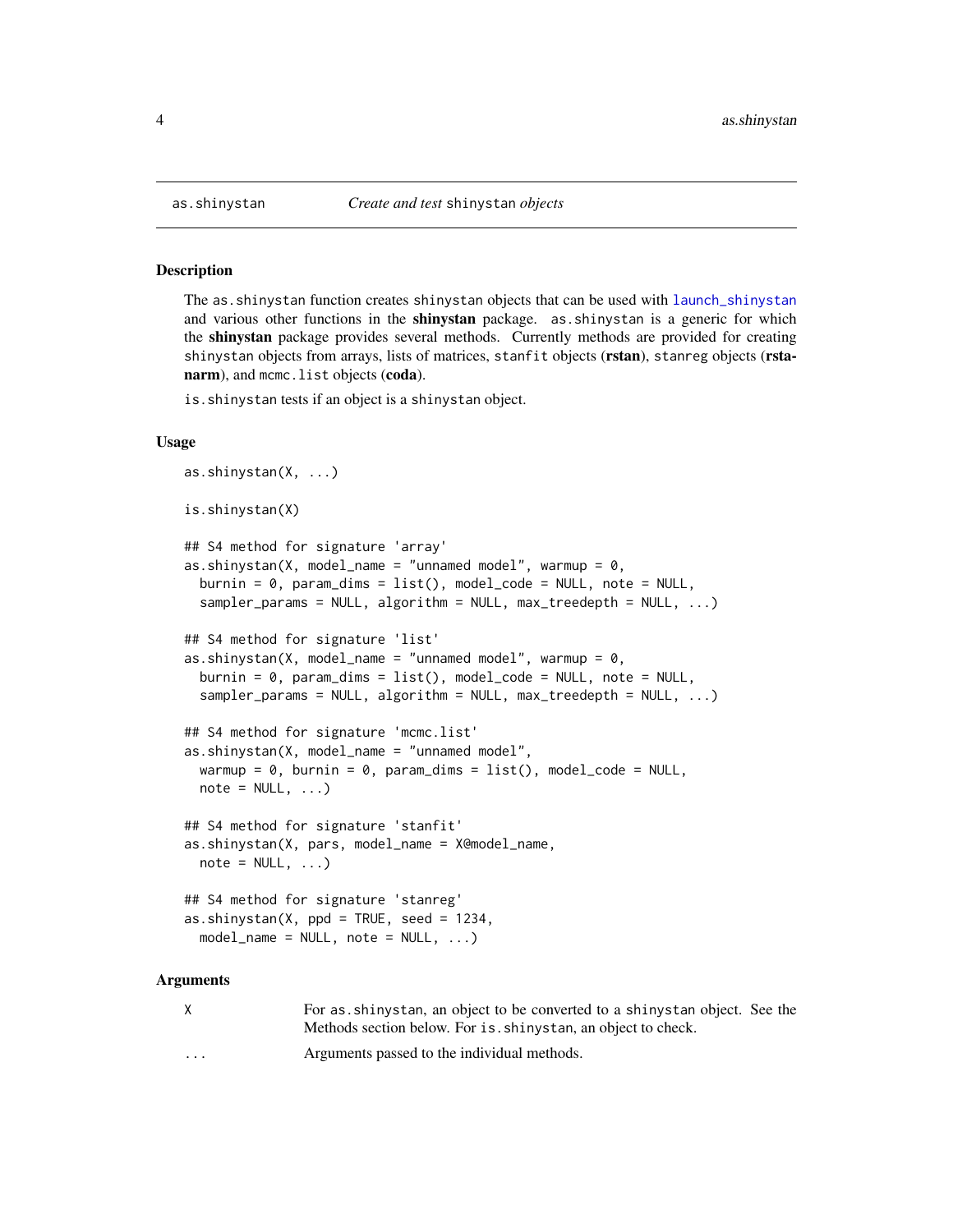<span id="page-4-0"></span>

| model_name | A string giving a name for the model.                                                                                                                                                                                                                                                                                                                                                                                                                                                                                                                                                                                                                                                   |
|------------|-----------------------------------------------------------------------------------------------------------------------------------------------------------------------------------------------------------------------------------------------------------------------------------------------------------------------------------------------------------------------------------------------------------------------------------------------------------------------------------------------------------------------------------------------------------------------------------------------------------------------------------------------------------------------------------------|
| warmup     | The number of iterations to treat as warmup. Should be $\theta$ if warmup iterations<br>are not included in X.                                                                                                                                                                                                                                                                                                                                                                                                                                                                                                                                                                          |
| burnin     | Deprecated. Use warmup instead. The burnin argument will be removed in a<br>future release.                                                                                                                                                                                                                                                                                                                                                                                                                                                                                                                                                                                             |
| param_dims | Rarely used and never necessary. A named list giving the dimensions for all<br>parameters. For scalar parameters use 0 as the dimension. See Examples.                                                                                                                                                                                                                                                                                                                                                                                                                                                                                                                                  |
| model_code | Optionally, a character string with the code used to run the model. This can also<br>be added to your shinystan object later using the model_code function. See<br>model_code for additional formatting instructions. After launching the app the<br>code will be viewable in the Model Code tab. For stanfit (rstan) and stanreg<br>(rstanarm) objects the model code is automatically retrieved from the object.                                                                                                                                                                                                                                                                      |
| note       | Optionally, text to display on the Notepad page in the 'ShinyStan' GUI (stored<br>in user_model_info slot of the shinystan object).                                                                                                                                                                                                                                                                                                                                                                                                                                                                                                                                                     |
|            | sampler_params, algorithm, max_treedepth                                                                                                                                                                                                                                                                                                                                                                                                                                                                                                                                                                                                                                                |
|            | Rarely used and never necessary. If using the as shinystan method for ar-<br>rays or lists, these arguments can be used to manually provide information that<br>is automatically retrieved from a stanfit object when using the as . shinystan<br>method for stanfit objects. If specified, sampler_params must have the same<br>structure as an object returned by get_sampler_params (rstan), which is a list<br>of matrices, with one matrix per chain. algorithm, if specified, must be either<br>"NUTS" or "HMC" (static HMC). If algorithm is "NUTS" then max_treedepth<br>(an integer indicating the maximum allowed treedepth when the model was fit)<br>must also be provided. |
| pars       | For stanfit objects (rstan), an optional character vector specifying which param-<br>eters should be included in the shinystan object.                                                                                                                                                                                                                                                                                                                                                                                                                                                                                                                                                  |
| ppd        | For stanreg objects (rstanarm), ppd (logical) indicates whether to draw from<br>the posterior predictive distribution before launching the app. The default is<br>TRUE, although for very large objects it can be convenient to set it to FALSE<br>as drawing from the posterior predictive distribution can be time consuming.<br>If ppd is TRUE then graphical posterior predictive checks are available when<br>'ShinyStan' is launched.                                                                                                                                                                                                                                             |
| seed       | Passed to pp_check (rstanarm) if ppd is TRUE.                                                                                                                                                                                                                                                                                                                                                                                                                                                                                                                                                                                                                                           |

#### Value

as.shinystan returns a shinystan object, which is an instance of S4 class "shinystan".

is.shinystan returns TRUE if the tested object is a shinystan object and FALSE otherwise.

### Methods (by class)

- array: Create a shinystan object from a 3-D [array](#page-0-0) of simulations. The array should have dimensions corresponding to iterations, chains, and parameters, in that order.
- list: Create a shinystan object from a [list](#page-0-0) of matrices. Each [matrix](#page-0-0) (or 2-D array) should contain the simulations for an individual chain and all of the matrices should have the same number of iterations (rows) and parameters (columns). Parameters should have the same names and be in the same order.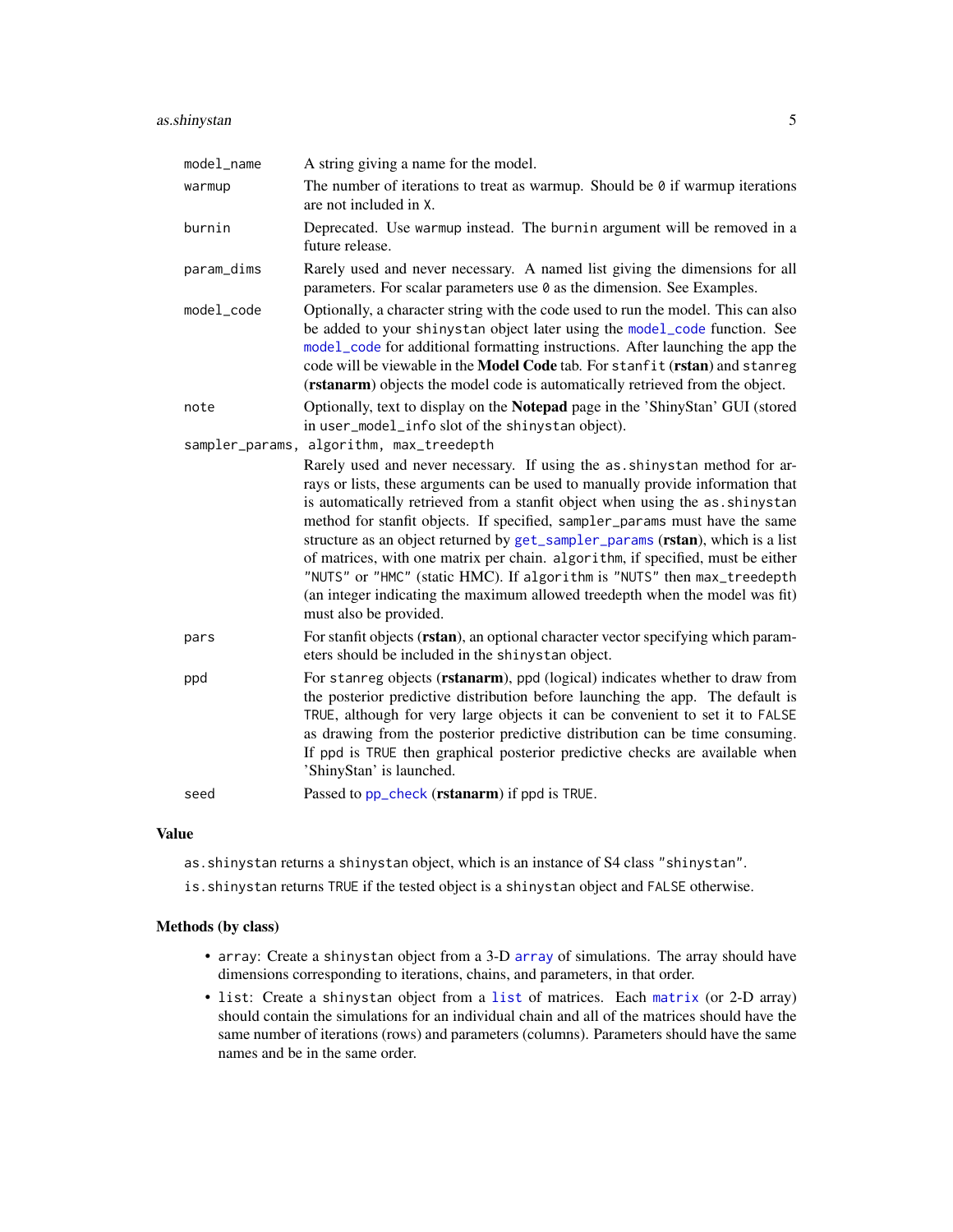- <span id="page-5-0"></span>• mcmc.list: Create a shinystan object from an mcmc.list object (coda).
- stanfit: Create a shinystan object from a stanfit object ([rstan](#page-0-0)). Fewer optional arguments are available for this method because all important information can be taken automatically from the stanfit object.
- stanreg: Create a shinystan object from a stanreg object ([rstanarm](#page-0-0)).

#### See Also

[launch\\_shinystan](#page-9-1) to launch the 'ShinyStan' interface using a particular shinystan object.

[drop\\_parameters](#page-7-1) to remove parameters from a shinystan object.

[generate\\_quantity](#page-8-1) to add a new quantity to a shinystan object.

#### Examples

```
## Not run:
sso \leq as.shinystan(X, ...) # replace ... with optional arguments or omit it
launch_shinystan(sso)
## End(Not run)
## Not run:
########################
### list of matrices ###
########################
# Generate some fake data
chain1 <- cbind(beta1 = rnorm(100), beta2 = rnorm(100), sigma = r \exp(100))
chain2 <- cbind(beta1 = rnorm(100), beta2 = rnorm(100), sigma = resp(100))
sso <- as.shinystan(list(chain1, chain2))
launch_shinystan(sso)
# We can also specify some or all of the optional arguments
# note: in order to use param_dims we need to rename 'beta1' and 'beta2'
# to 'beta[1]' and 'beta[2]'
colnames(chain1) <- colnames(chain2) <- c(paste0("beta[",1:2,"]"), "sigma")
sso2 <- as.shinystan(list(chain1, chain2),
                     model_name = "Example", warmup = 0,
                     param\_dims = list(beta = 2, sigma = 0)launch_shinystan(sso2)
## End(Not run)
## Not run:
######################
### stanfit object ###
######################
library("rstan")
fit <- stan_demo("eight_schools")
sso <- as.shinystan(fit, model_name = "example")
```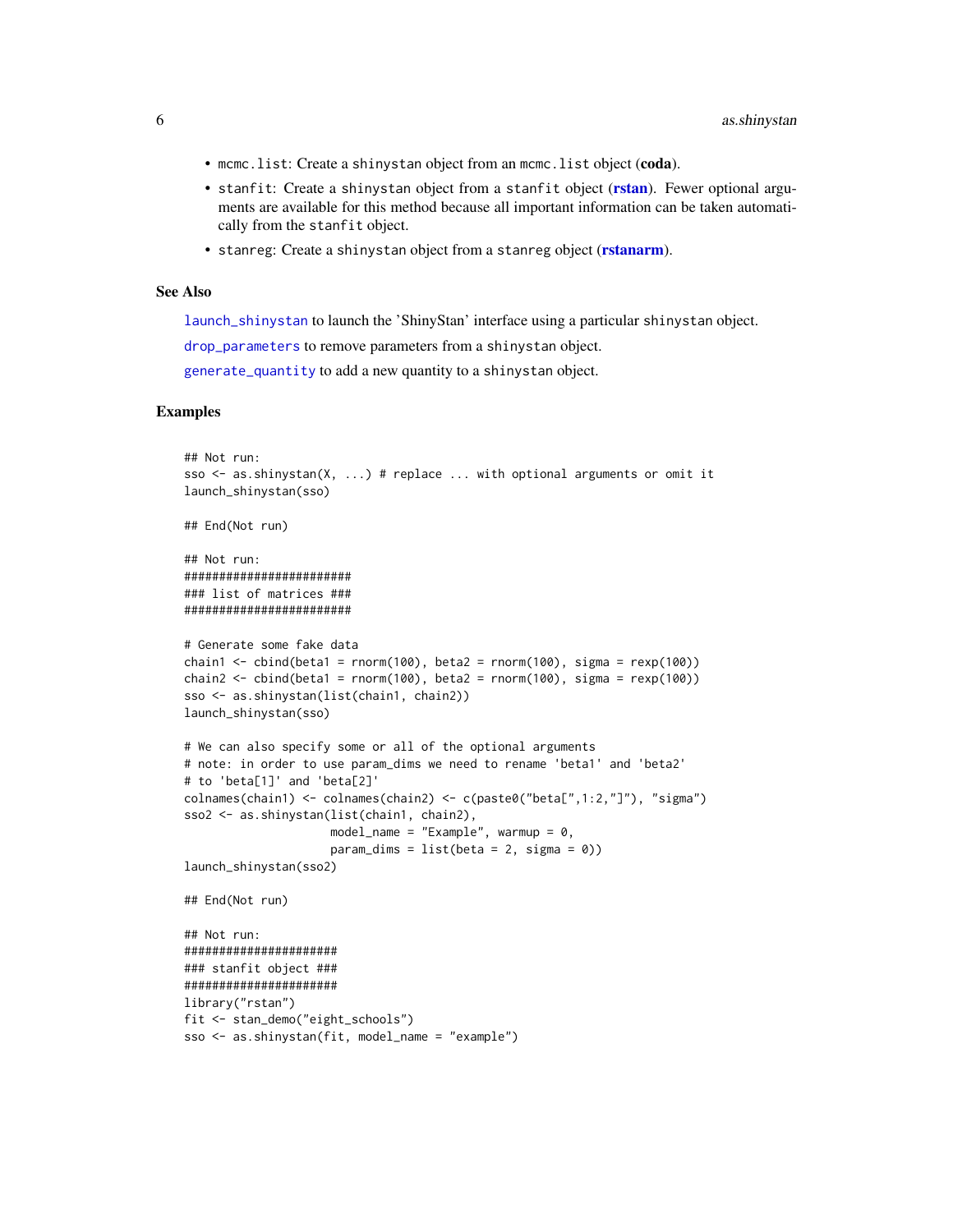# <span id="page-6-0"></span>deploy\_shinystan 7

```
## End(Not run)
## Not run:
######################
### stanreg object ###
######################
library("rstanarm")
example("example_model")
sso <- as.shinystan(example_model)
launch_shinystan(sso)
```
## End(Not run)

<span id="page-6-1"></span>deploy\_shinystan *Deploy a 'ShinyStan' app on the web using 'shinyapps.io' by 'RStudio'*

# Description

Requires a (free or paid) 'ShinyApps' account. Visit <http://www.shinyapps.io/> to sign up.

# Usage

```
deploy_shinystan(sso, appName, account = NULL, ..., deploy = TRUE)
```
#### Arguments

| sso      | A shinystan object.                                                                                                                                            |
|----------|----------------------------------------------------------------------------------------------------------------------------------------------------------------|
| appName  | The name to use for the application. Application names must be at least four<br>characters long and may only contain letters, numbers, dashes and underscores. |
| account  | shinyapps.io account username. Only required if more than one account is con-<br>figured on the system.                                                        |
| $\cdots$ | Optional arguments. See Details.                                                                                                                               |
| deplov   | Should the app be deployed? The only reason for this to be FALSE is if you just<br>want to check that the preprocessing before deployment is successful.       |

# Details

In ..., the arguments ppcheck\_data and ppcheck\_yrep can be specified. ppcheck\_data should be a vector of observations to use for graphical posterior predictive checking and ppcheck\_yrep should be a character string naming the parameter in sso containing the posterior predictive simulations/replications. The value of ppcheck\_yrep is only used to preselect the appropriate parameter/generated quantity to use for the posterior predictive checking. ppcheck\_yrep (but not ppcheck\_data) can also be set interactively on shinyapps.io when using the app.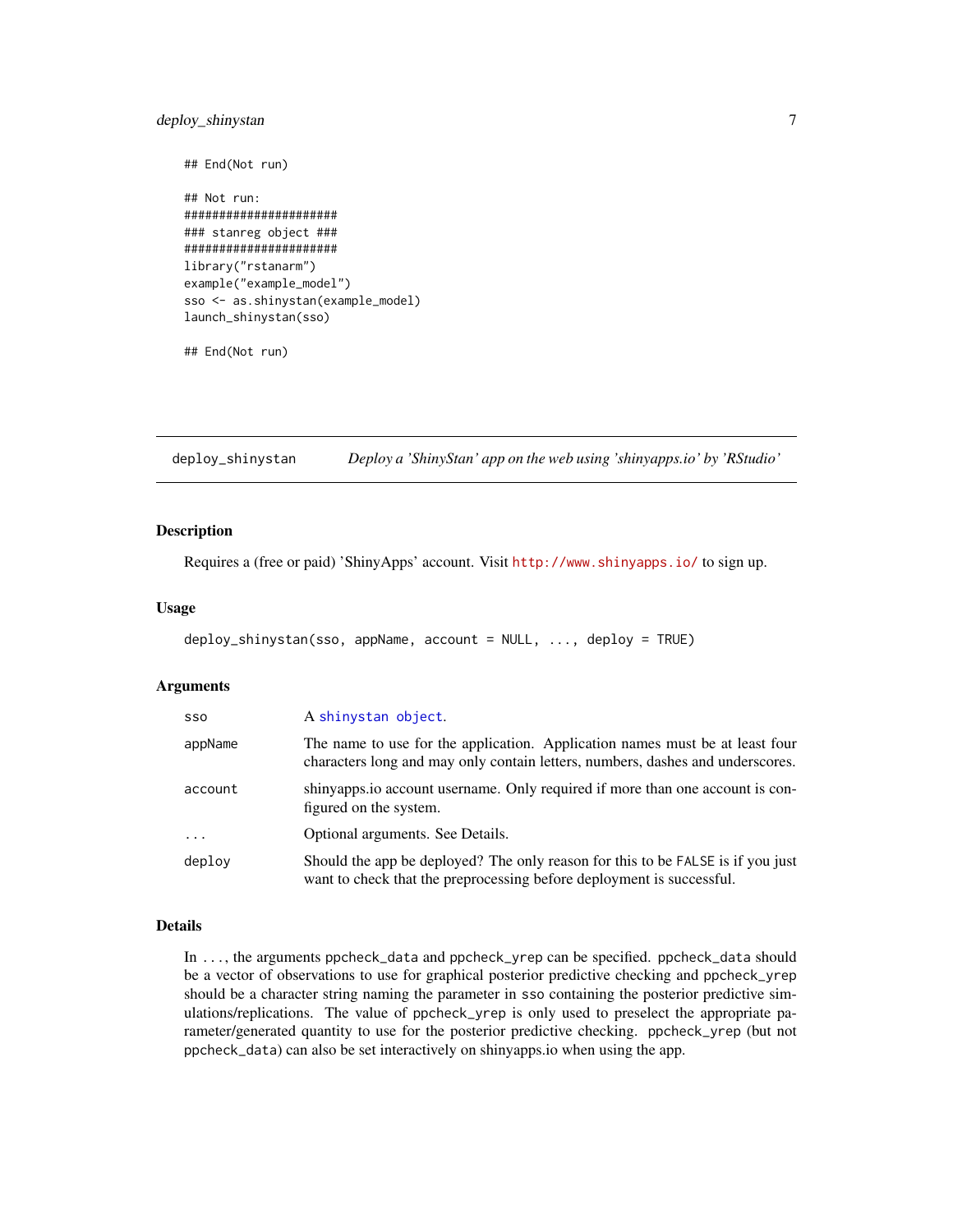#### <span id="page-7-0"></span>Value

[Invisibly,](#page-0-0) TRUE if deployment succeeded (did not encounter an error) or, if deploy argument is set to FALSE, the path to the temporary directory containing the app ready for deployment (also invisibly).

#### See Also

The example in the *Deploying to shinyapps.io* vignette that comes with this package.

<http://www.shinyapps.io/> to sign up for a free or paid 'ShinyApps' account and for details on how to configure your account on your local system using the **[rsconnect](#page-0-0)** package from 'RStudio'.

#### Examples

```
## Not run:
# For this example assume sso is the name of the \code{shinystan} object for
# the model you want to use. Assume also that you want to name your app
# 'my-model' and that your shinyapps.io username is 'username'.
deploy_shinystan(sso, appName = "my-model", account = "username")
# If you only have one ShinyApps account configured then you can also omit
# the 'account' argument.
deploy_shinystan(sso, appName = "my-model")
## End(Not run)
```
<span id="page-7-1"></span>drop\_parameters *Drop parameters from a* shinystan *object*

#### Description

Remove selected parameters from a shinystan object. This is useful if you have a very large shinystan object when you only want to look at a subset of parameters. With a smaller shinystan object, [launch\\_shinystan](#page-9-1) will be faster and you should experience better performance (responsiveness) after launching when using the 'ShinyStan' app.

## Usage

```
drop_parameters(sso, pars)
```
#### Arguments

| sso  | A shinystan object.                                                                                                                                                                                                                                                    |
|------|------------------------------------------------------------------------------------------------------------------------------------------------------------------------------------------------------------------------------------------------------------------------|
| pars | A character vector of parameter names. If the name of a non-scalar (e.g. vector,<br>matrix) parameter is included in pars all of its elements will be removed. Cur-<br>rently it is not possible to remove only a subset of the elements of a non-scalar<br>parameter. |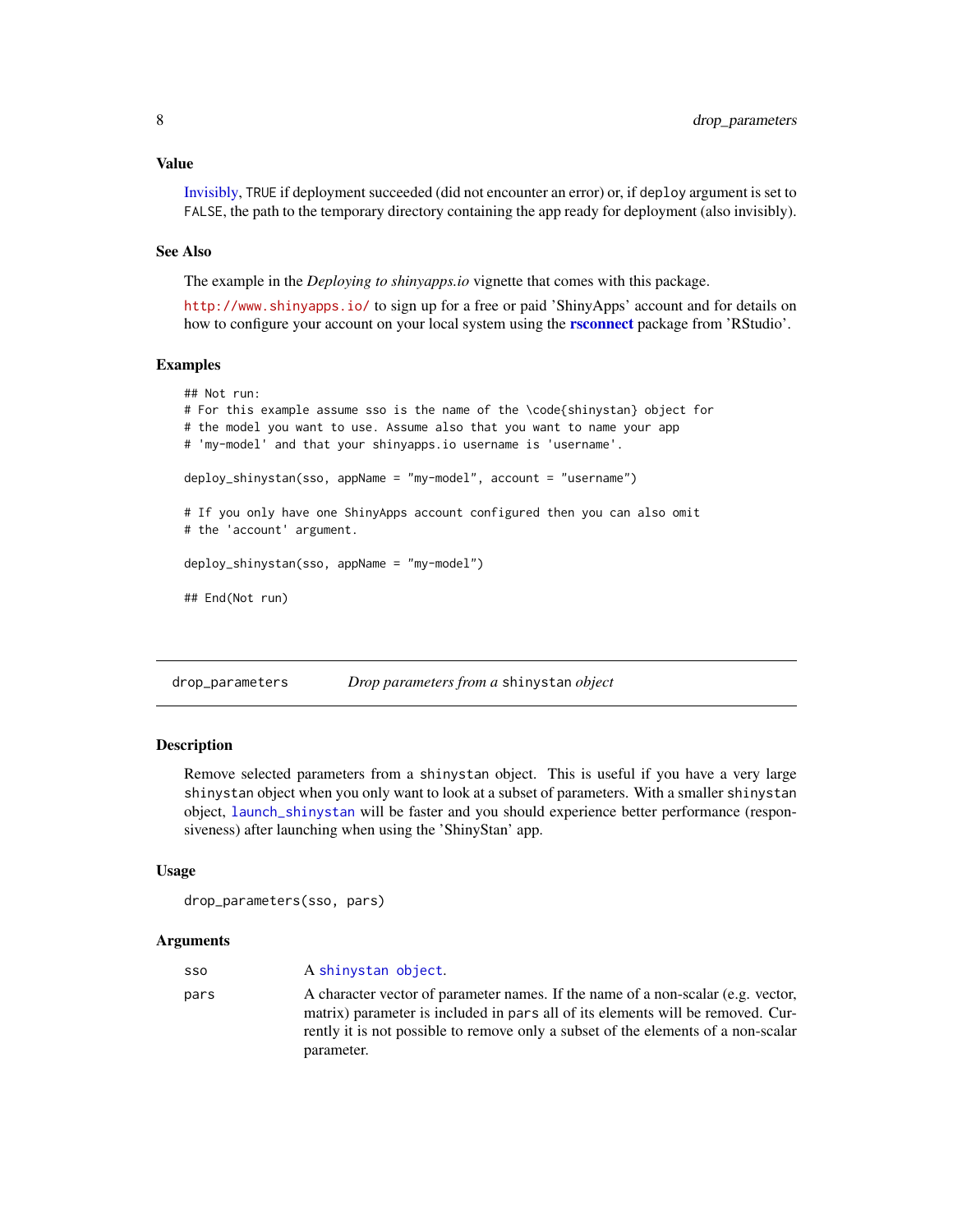<span id="page-8-0"></span>generate\_quantity 9

### Value

sso, with pars dropped.

#### See Also

[generate\\_quantity](#page-8-1) to add a new quantity to a shinystan object.

# Examples

```
# Using example shinystan object 'eight_schools'
print(eight_schools@param_names)
# Remove the scalar parameters mu and tau
sso <- drop_parameters(eight_schools, pars = c("mu", "tau"))
print(sso@param_names)
# Remove all elements of the parameter vector theta
sso <- drop_parameters(sso, pars = "theta")
print(sso@param_names)
```
<span id="page-8-1"></span>generate\_quantity *Add new quantity to shinystan object*

#### Description

Add to shinystan object a new parameter as a function of one or two existing parameters.

#### Usage

generate\_quantity(sso, param1, param2, fun, new\_name)

#### Arguments

| <b>SSO</b> | A shinystan object.                                                                          |
|------------|----------------------------------------------------------------------------------------------|
| param1     | Name of first parameter as character string.                                                 |
| param2     | Optional. Name of second parameter as character string.                                      |
| fun        | Function to call, i.e. function(param1) or function(param1, param2). See<br>Examples, below. |
| new_name   | Name for the new parameter as character string.                                              |

# Value

sso, updated. See Examples.

# See Also

[drop\\_parameters](#page-7-1) to remove parameters from a shinystan object.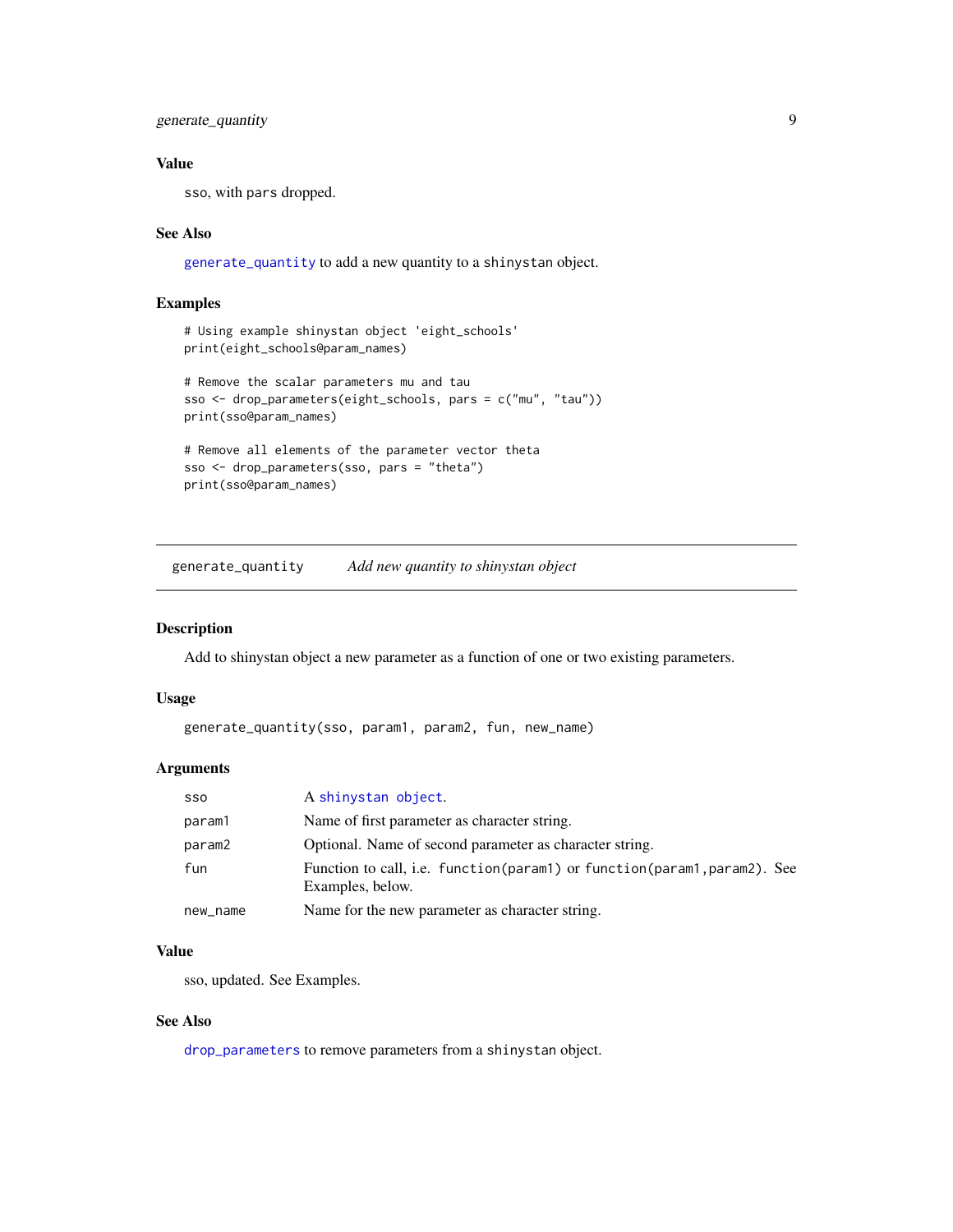#### Examples

```
# Using example shinystan object 'eight_schools'
sso <- eight_schools
sso \leq generate_quantity(sso, fun = function(x) x^2,
                         param1 = "tau", new_name = "tau_sq")
sso \leq generate_quantity(sso, fun = "-",
                         param1 = "theta[1]", param2 = "theta[2]",new_name = "theta1minus2")
```
<span id="page-9-1"></span>launch\_shinystan *Launch the 'ShinyStan' app*

### Description

Launch the 'ShinyStan' app in the default web browser. 'RStudio' users also have the option of launching the app in the pop-up Viewer.

#### Usage

```
launch_shinystan(object, ...)
## Default S3 method:
launch_shinystan(object, ...,
  rstudio = getOption("shinystan.rstudio"))
```

```
## S3 method for class 'shinystan'
launch_shinystan(object, ...,
  rstudio = getOption("shinystan.rstudio"))
```
# Arguments

| object   | The object to use. For the default method this can be an object of class "shinystan".<br>"stanfit", or "stanreg". To use other types of objects first create a shinystan<br>object using as shinystan.                                                                             |
|----------|------------------------------------------------------------------------------------------------------------------------------------------------------------------------------------------------------------------------------------------------------------------------------------|
| $\ddots$ | Optional arguments passed to runApp.                                                                                                                                                                                                                                               |
| rstudio  | Only relevant for 'RStudio' users. The default (FALSE) is to launch the app<br>in the user's default web browser rather than the pop-up Viewer provided by<br>'RStudio'. Users can change the default to TRUE by setting the global option<br>$options(shinystan.rstudio = TRUE).$ |

# Value

The launch\_shinystan function is used for the side effect of starting the 'ShinyStan' app, but it also returns a shinystan object, an instance of S4 class "shinystan".

<span id="page-9-0"></span>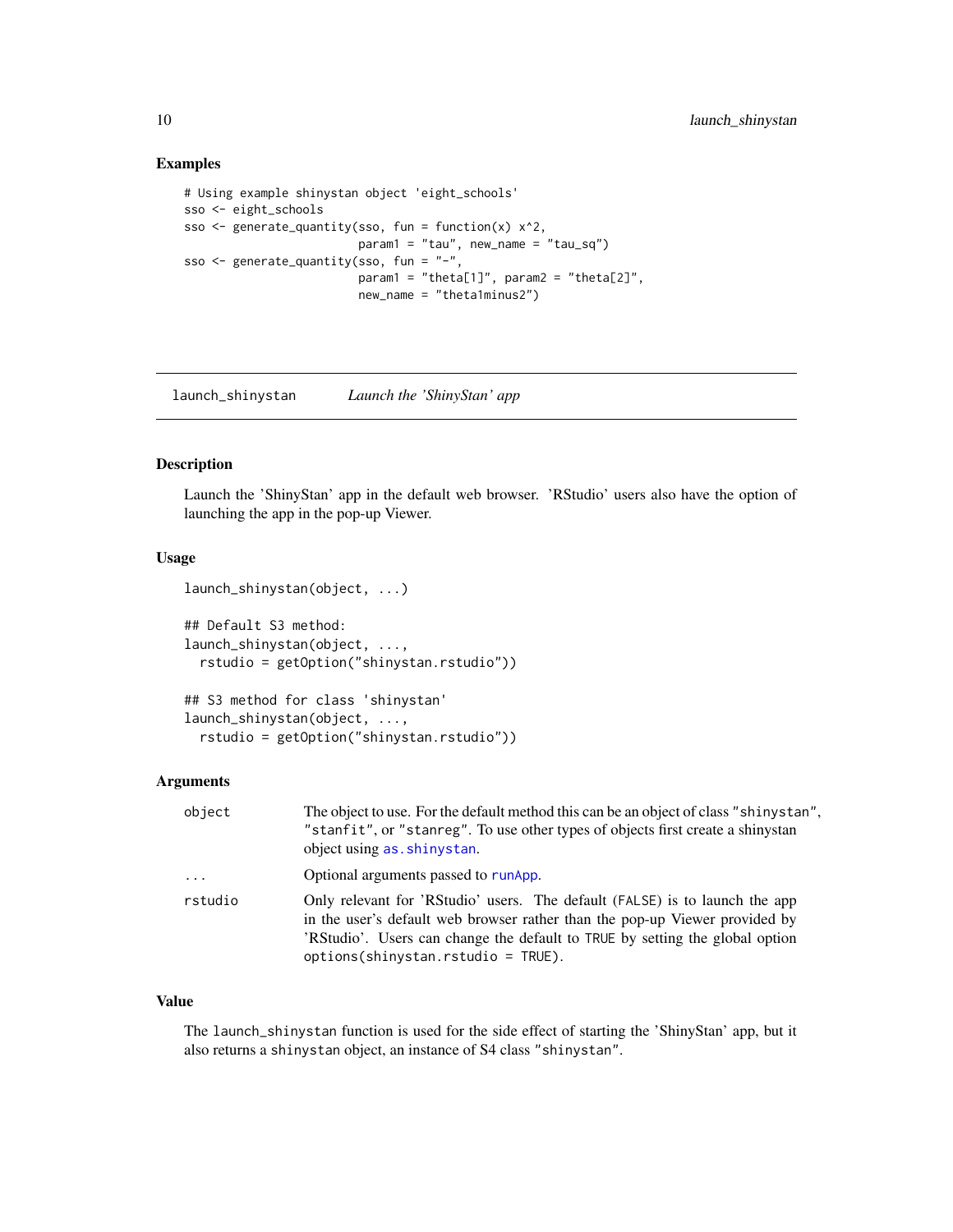#### <span id="page-10-0"></span>References

Muth, C., Oravecz, Z., and Gabry, J. (2018) User-friendly Bayesian regression modeling: A tutorial with rstanarm and shinystan. *The Quantitative Methods for Psychology*. 14(2), 99–119. [https:](https://www.tqmp.org/RegularArticles/vol14-2/p099/p099.pdf) [//www.tqmp.org/RegularArticles/vol14-2/p099/p099.pdf](https://www.tqmp.org/RegularArticles/vol14-2/p099/p099.pdf)

Gabry, J., Simpson, D., Vehtari, A., Betancourt, M., and Gelman, A. (2018). Visualization in Bayesian workflow. *Journal of the Royal Statistical Society Series A*, accepted for publication. arXiv preprint: <http://arxiv.org/abs/1709.01449>.

#### See Also

[as.shinystan](#page-3-1) for creating shinystan objects.

[update\\_sso](#page-16-1) to update a shinystan object created by a previous version of the package.

[launch\\_shinystan\\_demo](#page-11-1) to try a demo.

#### Examples

```
## Not run:
#######################################
# Example 1: 'sso' is a shinystan object
#######################################
```
# Just launch shinystan launch\_shinystan(sso)

# Launch shinystan and replace sso with an updated version of itself # if any changes are made to sso while using the app sso <- launch\_shinystan(sso)

# Launch shinystan but save any changes made to sso while running the app # in a new shinystan object sso2. sso will remained unchanged. sso2 <- launch\_shinystan(sso)

```
#######################################
# Example 2: 'sf' is a stanfit object
#######################################
```

```
# Just launch shinystan
launch_shinystan(sf)
```
# Launch shinystan and save the resulting shinystan object sf\_sso <- launch\_shinystan(sf)

```
# Now sf_sso is a shinystan object and so Example 1 (above) applies when
# using sf_sso.
```

```
#######################################
# Example 3: 'fit' is an mcmc.list, array or list of matrices
#######################################
```
# First create shinystan object (see ?as.shinystan) for full details)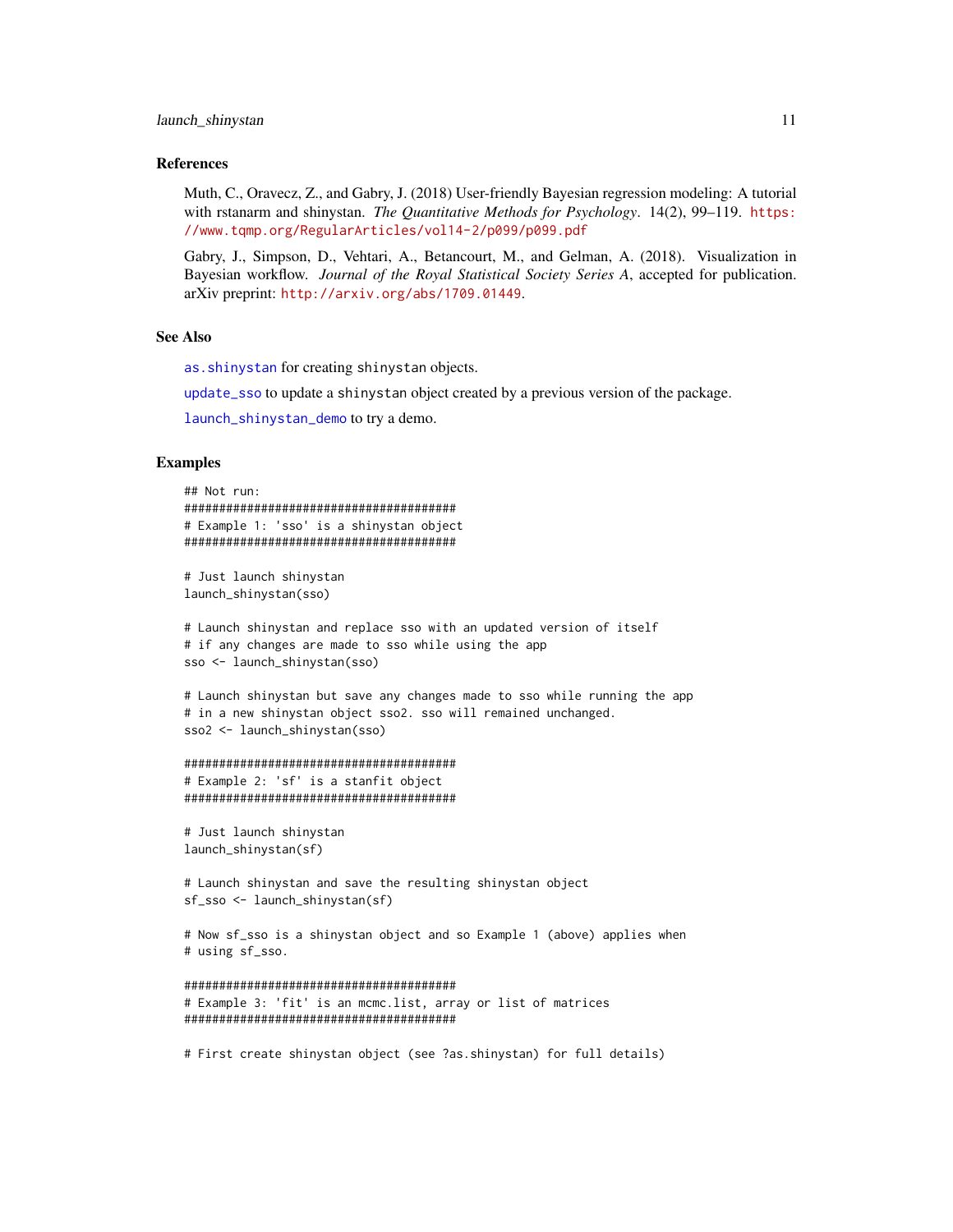<span id="page-11-0"></span>## End(Not run)

<span id="page-11-1"></span>launch\_shinystan\_demo *'ShinyStan' demo*

# <span id="page-11-2"></span>Description

'ShinyStan' demo

# Usage

```
launch_shinystan_demo(demo_name = "eight_schools",
 rstudio = getOption("shinystan.rstudio"), ...)
```
# Arguments

| demo_name | The name of the demo. Currently "eight_schools" is the only option, but<br>additional demos may be available in future releases.                                                                                                                                                   |
|-----------|------------------------------------------------------------------------------------------------------------------------------------------------------------------------------------------------------------------------------------------------------------------------------------|
|           | eight_schools Hierarchical meta-analysis model. See <i>Meta Analysis</i> chapter<br>of the 'Stan' manual http://mc-stan.org/users/documentation/.                                                                                                                                  |
| rstudio   | Only relevant for 'RStudio' users. The default (FALSE) is to launch the app<br>in the user's default web browser rather than the pop-up Viewer provided by<br>'RStudio'. Users can change the default to TRUE by setting the global option<br>$options(shinystan.rstudio = TRUE).$ |
| $\cdot$   | Optional arguments passed to runApp.                                                                                                                                                                                                                                               |

# Value

An S4 shinystan object.

# See Also

[launch\\_shinystan](#page-9-1) to launch the 'ShinyStan' interface using a particular shinystan object.

[as.shinystan](#page-3-1) for creating shinystan objects.

sso\_demo <- launch\_shinystan\_demo()

# Examples

```
## Not run:
# launch demo but don't save a shinystan object
launch_shinystan_demo()
# launch demo and save the shinystan object for the demo
```
## End(Not run)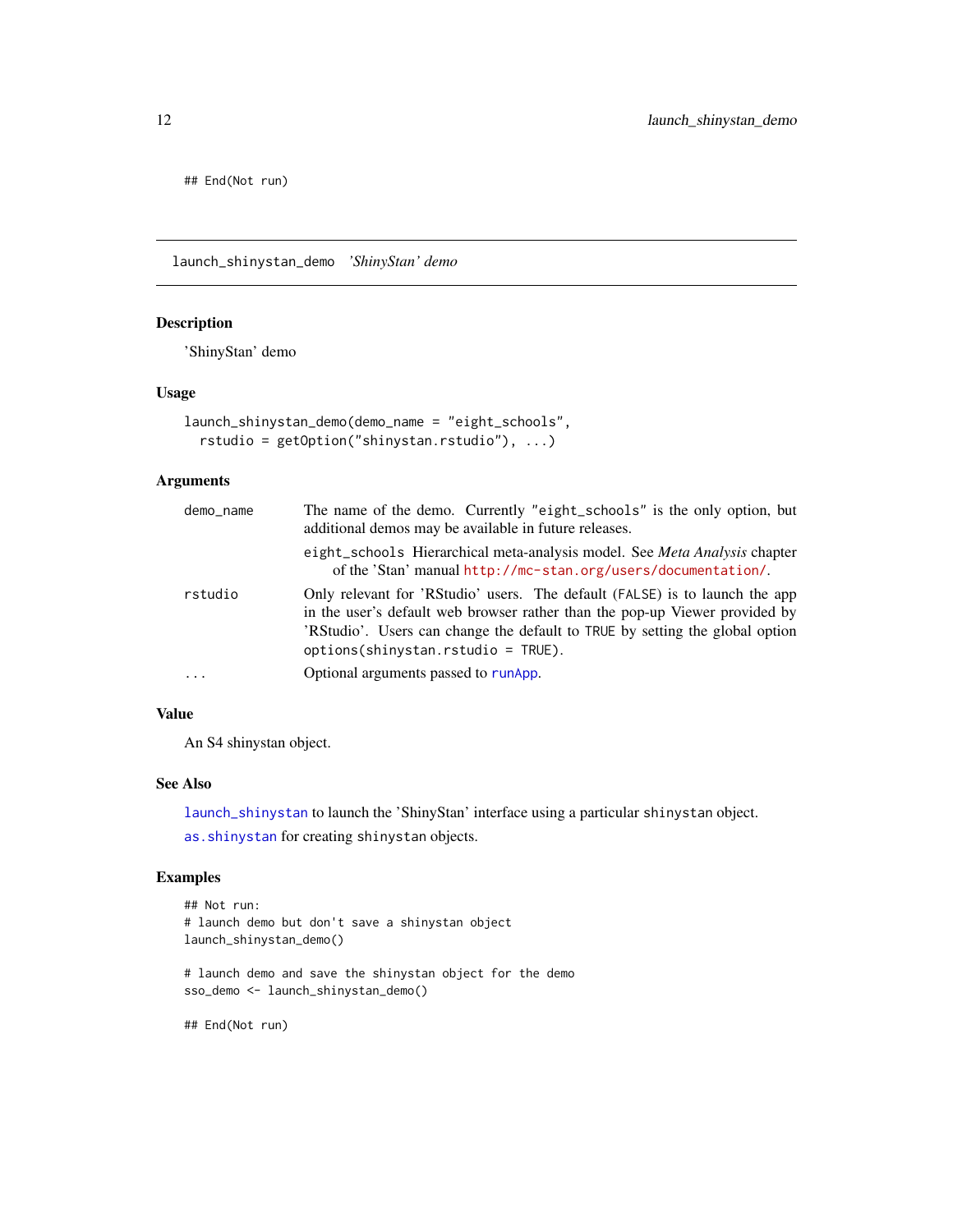<span id="page-12-0"></span>

#### Description

From a shinystan object get rhat, effective sample size, posterior quantiles, means, standard deviations, sampler diagnostics, etc.

#### Usage

```
retrieve(sso, what, ...)
```
#### Arguments

| sso  | A shinystan object.                                                                                                                                                                                                                                                                                  |
|------|------------------------------------------------------------------------------------------------------------------------------------------------------------------------------------------------------------------------------------------------------------------------------------------------------|
| what | What do you want to get? See Details, below.                                                                                                                                                                                                                                                         |
| .    | Optional arguments, in particular pars to specify parameter names (by default<br>all parameters will be used). For NUTS sampler parameters only (e.g. step-<br>size, treedepth) inc_warmup can also be specified to include/exclude warmup<br>iterations (the default is FALSE). See Details, below. |

#### Details

The argument what can take on the values below. 'Args: arg' means that arg can be specified in ... for this value of what.

"rhat", "Rhat", "r\_hat", or "R\_hat" returns: Rhat statistics. Args: pars

"N\_eff", "n\_eff", "neff", "Neff", "ess", or "ESS" returns: Effective sample sizes. Args: pars

"mean" returns: Posterior means. Args: pars

"sd" returns: Posterior standard deviations. Args: pars

"se\_mean" or "mcse" returns: Monte Carlo standard error. Args: pars

"median" returns: Posterior medians. Args: pars.

- "quantiles" or any string with "quant" in it (not case sensitive) returns: 2.5%, 25%, 50%, 75%, 97.5% posterior quantiles. Args: pars.
- "avg\_accept\_stat" or any string with "accept" in it (not case sensitive) returns: Average value of "accept\_stat" (which itself is the average acceptance probability over the NUTS subtree). Args: inc\_warmup
- "prop\_divergent" or any string with "diverg" in it (not case sensitive) returns: Proportion of divergent iterations for each chain. Args: inc\_warmup
- "max\_treedepth" or any string with "tree" or "depth" in it (not case sensitive) returns: Maximum treedepth for each chain. Args: inc\_warmup
- "avg\_stepsize" or any string with "step" in it (not case sensitive) returns: Average stepsize for each chain. Args: inc\_warmup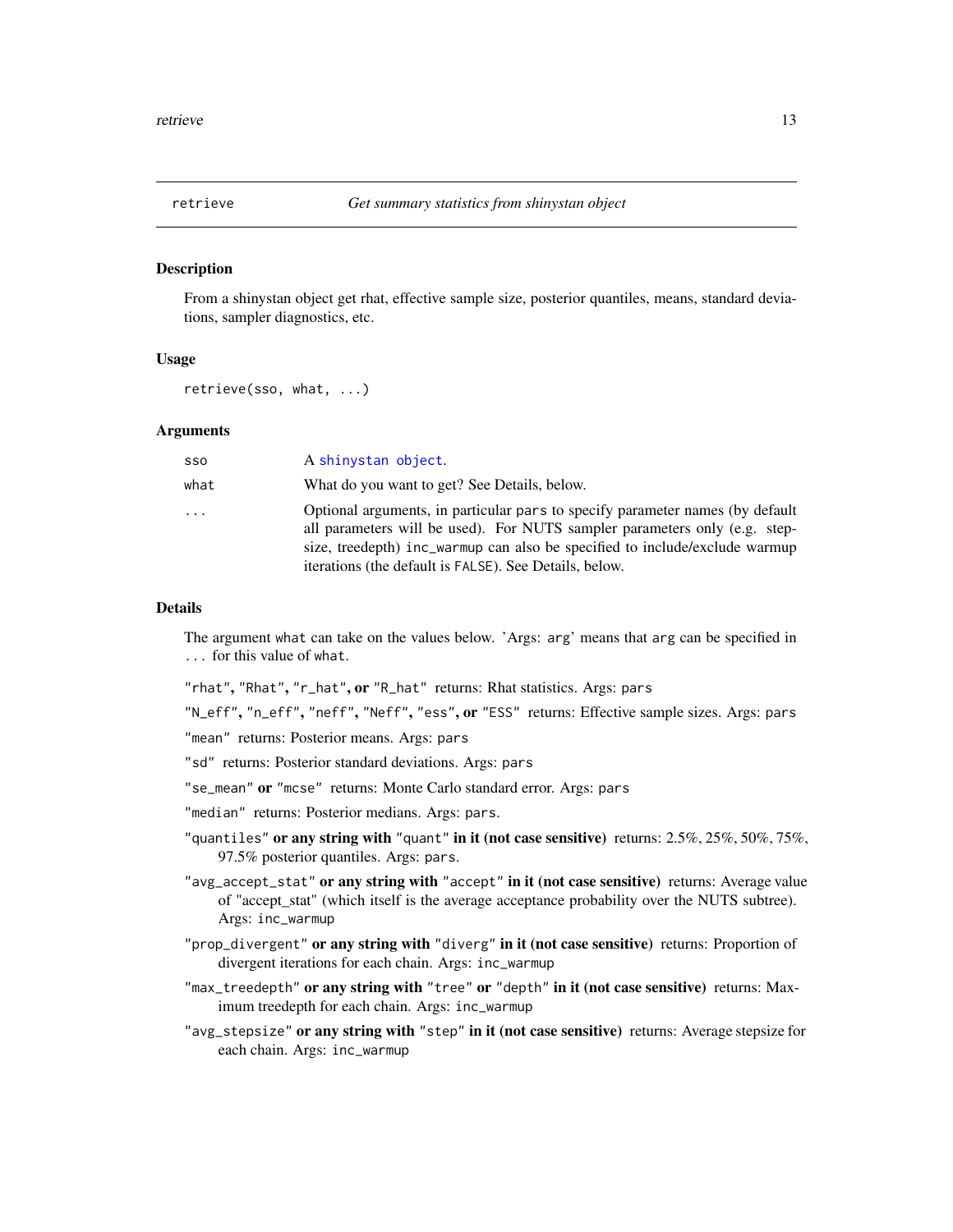Sampler diagnostics (e.g. "avg\_accept\_stat") only available for models originally fit using Stan.

#### Examples

```
# Using example shinystan object 'eight_schools'
sso <- eight_schools
retrieve(sso, "rhat")
retrieve(sso, "mean", pars = c('theta[1]', 'mu'))
retrieve(sso, "quantiles")
retrieve(sso, "max_treedepth") # equivalent to retrieve(sso, "depth"), retrieve(sso, "tree"), etc.
retrieve(sso, "prop_divergent")
retrieve(sso, "prop_divergent", inc_warmup = TRUE)
```
shinystan-class *S4* shinystan *objects*

#### Description

See as. shinystan for documentation on creating shinystan objects and [eight\\_schools](#page-11-2) for an example object.

#### **Slots**

model\_name ("character") Model name.

param\_names ("character") Parameter names.

param\_dims ("list") Parameter dimensions.

posterior\_sample ("array") MCMC sample.

summary ("matrix") Summary stats for posterior\_sample.

sampler\_params ("list") Sampler parameters (for certain Stan models only).

n\_chain ("integer") Number of chains.

n\_iter ("integer") Number of iterations per chain.

n\_warmup ("integer") Number of warmup iterations per chain.

user\_model\_info ("character") Notes to display on the Notepad page in the 'ShinyStan' GUI.

model\_code ("character") Model code to display on the Model Code page in the 'ShinyStan' GUI.

misc ("list") Miscellaneous, for internal use.

#### References

Muth, C., Oravecz, Z., and Gabry, J. (2018) User-friendly Bayesian regression modeling: A tutorial with rstanarm and shinystan. *The Quantitative Methods for Psychology*. 14(2), 99–119. [https:](https://www.tqmp.org/RegularArticles/vol14-2/p099/p099.pdf) [//www.tqmp.org/RegularArticles/vol14-2/p099/p099.pdf](https://www.tqmp.org/RegularArticles/vol14-2/p099/p099.pdf)

<span id="page-13-0"></span>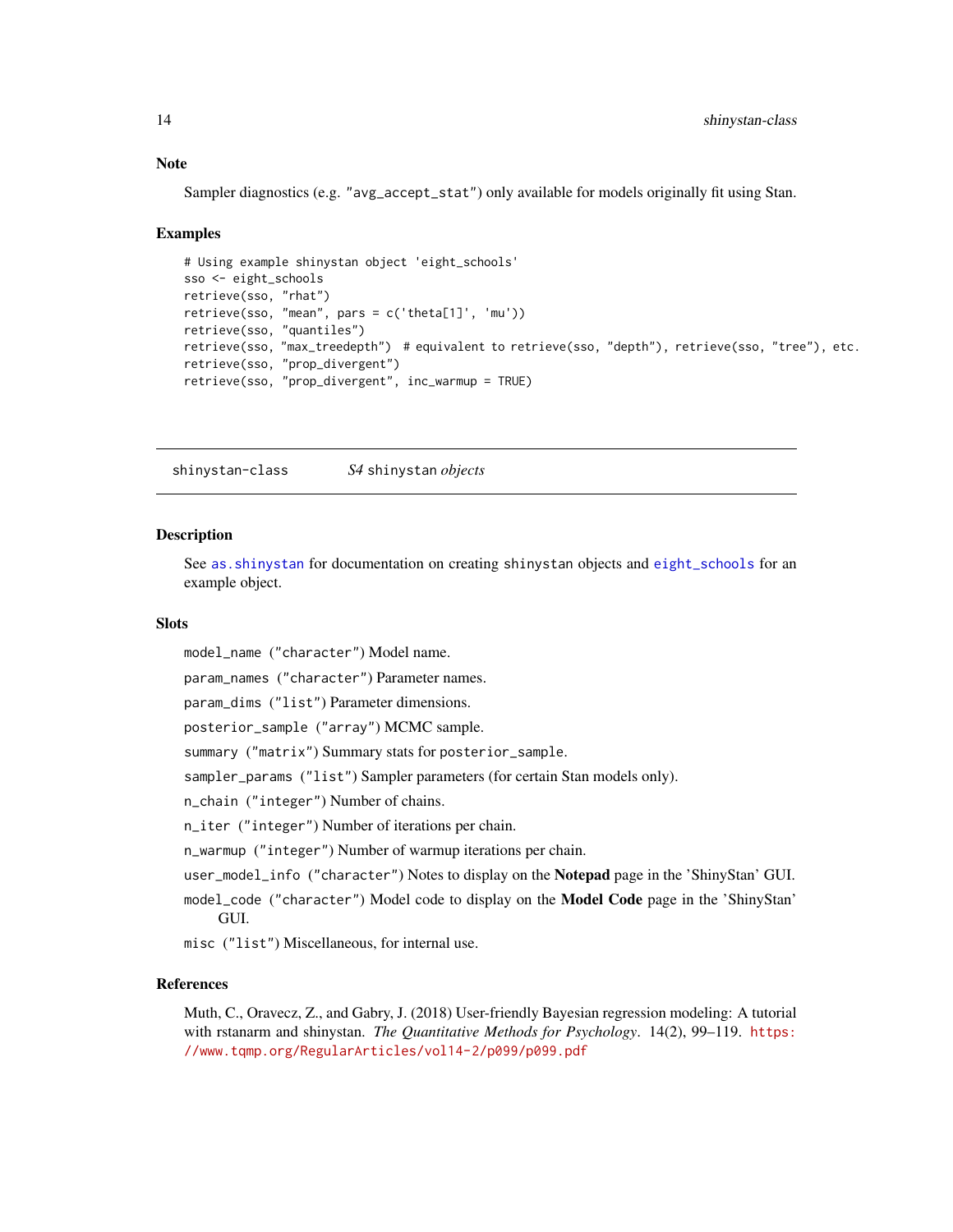#### <span id="page-14-0"></span>See Also

[as.shinystan](#page-3-1) for creating shinystan objects.

[drop\\_parameters](#page-7-1) to remove parameters from a shinystan object.

[generate\\_quantity](#page-8-1) to add a new quantity to a shinystan object.

[shinystan-metadata](#page-14-2) to view or change metadata associated with a shinystan object.

<span id="page-14-2"></span>shinystan-metadata *View or change metadata associated with a* shinystan *object*

## <span id="page-14-1"></span>Description

View or change metadata associated with a shinystan object

#### Usage

```
sso_info(sso)
model_code(sso, code = NULL)
notes(sso, note = NULL, replace = FALSE)
model_name(sso, name = NULL)
```
#### Arguments

| <b>SSO</b> | A shinystan object.                                                                                                                                                            |
|------------|--------------------------------------------------------------------------------------------------------------------------------------------------------------------------------|
| code       | A string, containing model code to be added, that can be used as an argument to<br>cat. See Examples.                                                                          |
| note       | A string containing a note to add to any existing notes or replace existing notes,<br>depending on the value of replace.                                                       |
| replace    | If TRUE the existing notes are overwritten by note if note is specified. If FALSE<br>(the default) if note is specified then its content is appended to the existing<br>notes. |
| name       | A string giving the new model name to use.                                                                                                                                     |

#### Value

sso\_info prints basic metadata including number of parameters, chains, iterations, warmup iterations, etc. It does not return anything.

model\_code returns or replaces model code stored in a shinystan object. If code is NULL then any existing model code stored in sso is returned as a character string. If code is specified then an updated shinystan object is returned with code added. For shinystan objects created from stanfit (rstan) and stanreg (rstanarm) objects, model code is automatically taken from that object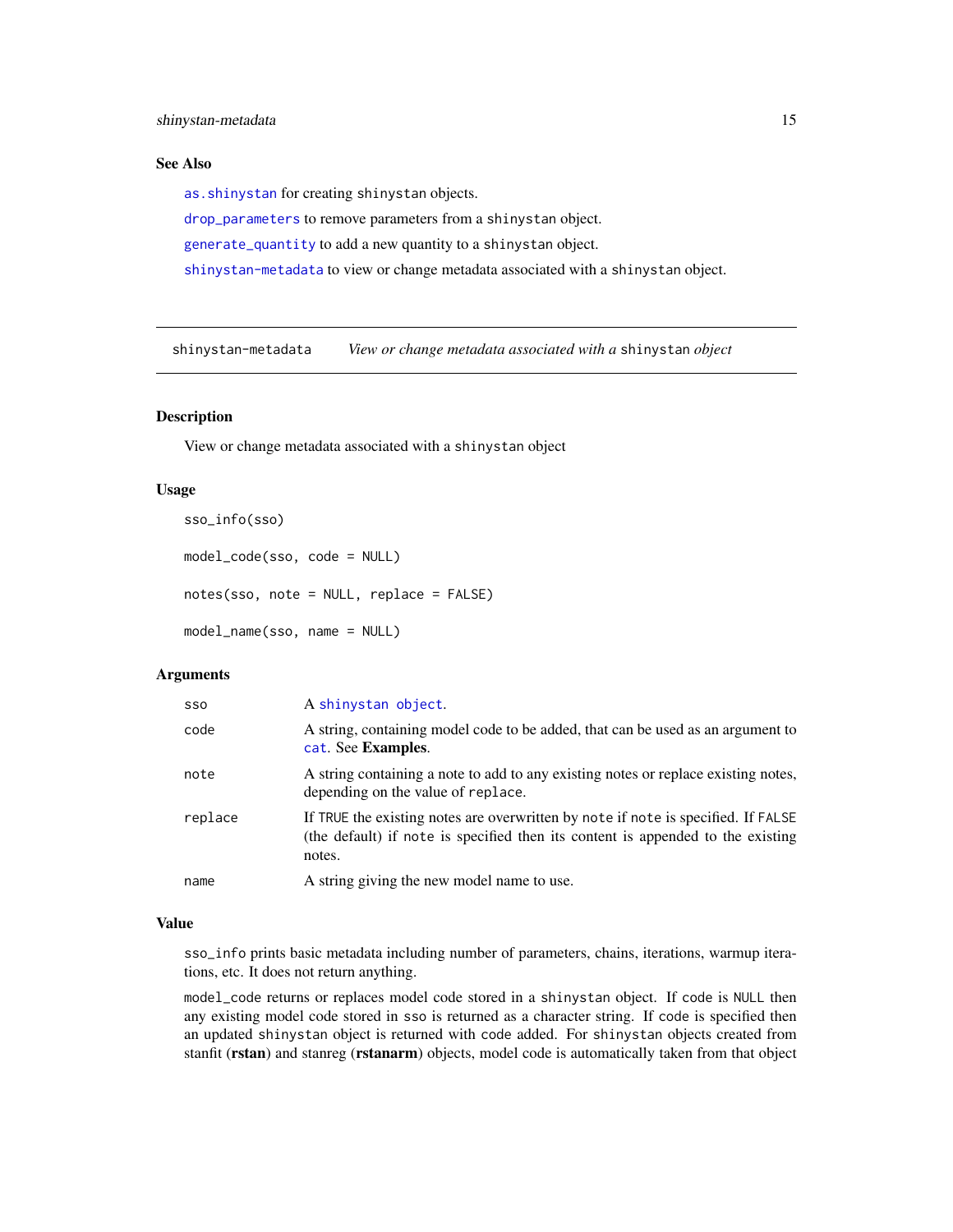and does not need to be added manually. From within the 'ShinyStan' interface model code can be viewed on the Model Code page.

notes returns, amends, or replaces notes stored in a shinystan object. If note is NULL then any existing notes stored in sso are returned as a character string. If note is specified then an updated shinystan object is returned with either note added to the previous notes (if replace=FALSE) or overwritten by note (if replace = TRUE). From within the 'ShinyStan' interface, notes are viewable on the Notepad page.

model\_name returns or replaces the model name associated with a shinystan object. If name is NULL then the current model name is returned. If name is specified then sso is returned with an updated model name.

#### See Also

[as.shinystan](#page-3-1) for creating shinystan objects.

[drop\\_parameters](#page-7-1) to remove parameters from a shinystan object.

[generate\\_quantity](#page-8-1) to add a new quantity to a shinystan object.

#### Examples

```
# use eight_schools example object
sso <- eight_schools
################
### sso_info ###
```
################

sso\_info(sso)

```
##################
### model_code ###
##################
```

```
# view model code in example shinystan object 'eight_schools'
cat(model_code(sso))
```

```
# change the model code in sso
# some jags style code
my\_code < - "
model {
   for (i in 1:length(Y)) {
    Y[i] ~ dpois(lambda[i])
     log(lambda[i]) <- inprod(X[i,], theta[])
   }
  for (j in 1:J) {
     theta[j] \sim dt(0.0, 1.0, 1.0)
   }
}
"
sso <- model_code(sso, my_code)
cat(model_code(sso))
```
<span id="page-15-0"></span>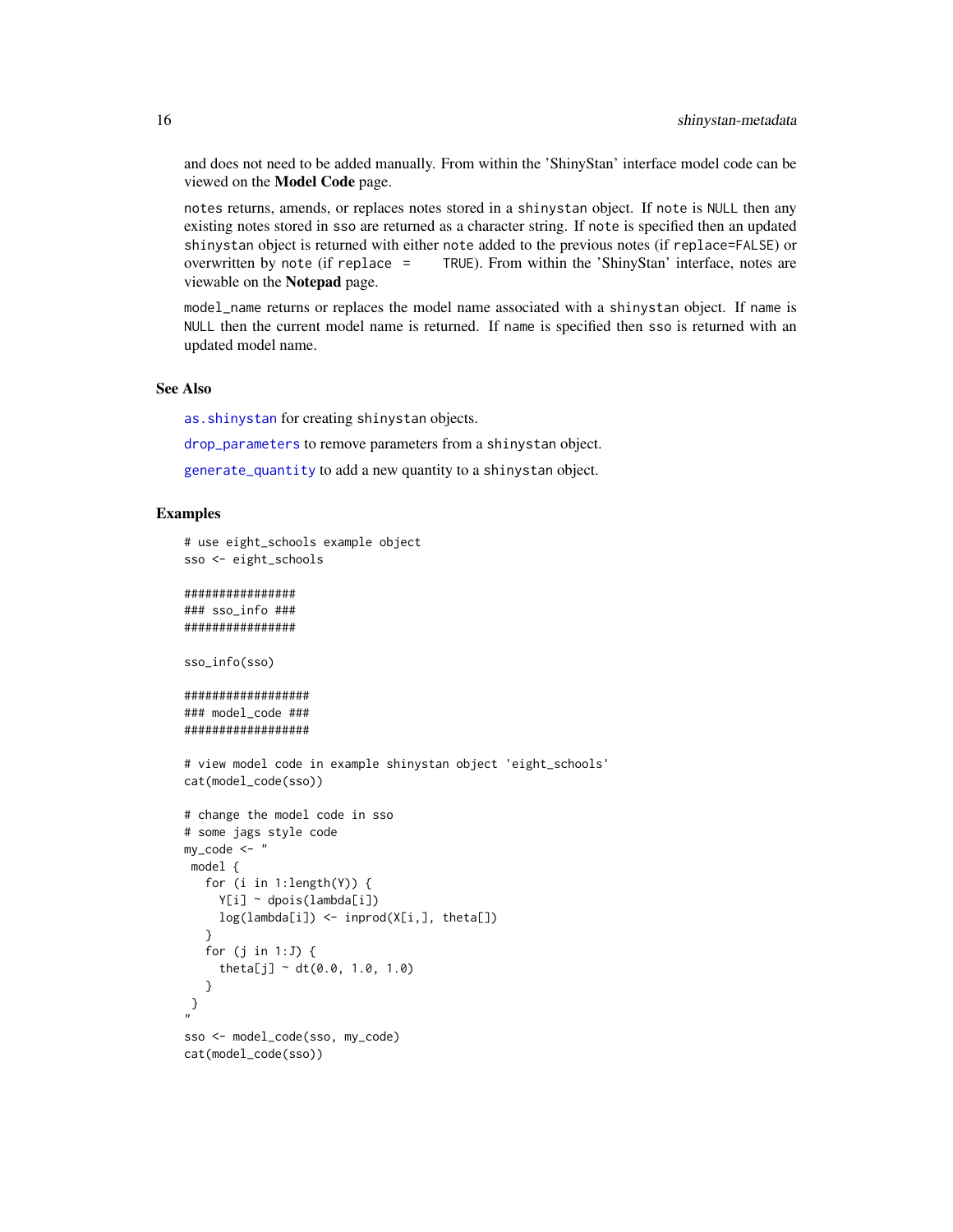# <span id="page-16-0"></span>update\_sso 17

```
#############
### notes ###
#############
# view existing notes
notes(sso)
# add a note to the existing notes
sso <- notes(sso, "New note")
notes(sso)
cat(notes(sso))
# replace existing notes
sso <- notes(sso, "replacement note", replace = TRUE)
notes(sso)
##################
### model_name ###
##################
# view model name
model_name(sso)
# change model name
sso <- model_name(sso, "some other name")
identical(model_name(sso), "some other name")
```
<span id="page-16-1"></span>update\_sso *Update an object created by the previous version of shinystan*

#### Description

If you encounter any errors when using a shinystan object (sso) created by a previous version of shinystan, you might need to run update\_sso. If update\_sso does not resolve the problem and you still have the object (e.g. stanfit, stanreg, mcmc.list) from which sso was originally created, you can create a new shinystan object using as. shinystan.

#### Usage

```
update_sso(sso)
```
#### Arguments

sso A [shinystan object](#page-3-1).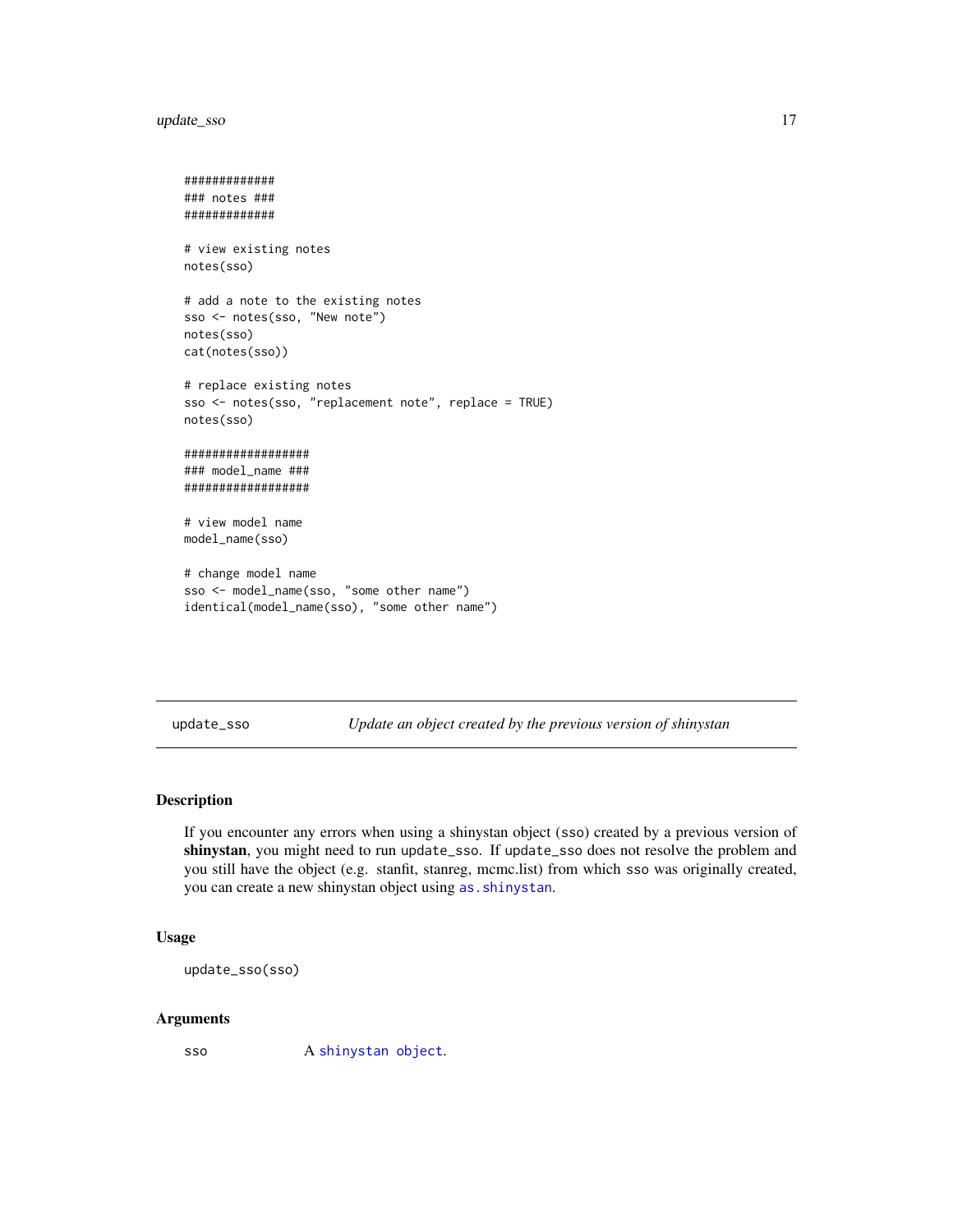# <span id="page-17-0"></span>Value

If sso is already compatible with your version of shinystan then sso itself is returned and a message is printed indicating that sso is already up-to-date. Otherwise an updated version of sso is returned unless an error is encountered.

# See Also

[as.shinystan](#page-3-1) for creating shinystan objects.

# Examples

```
## Not run:
sso_new <- update_sso(sso)
```
## End(Not run)